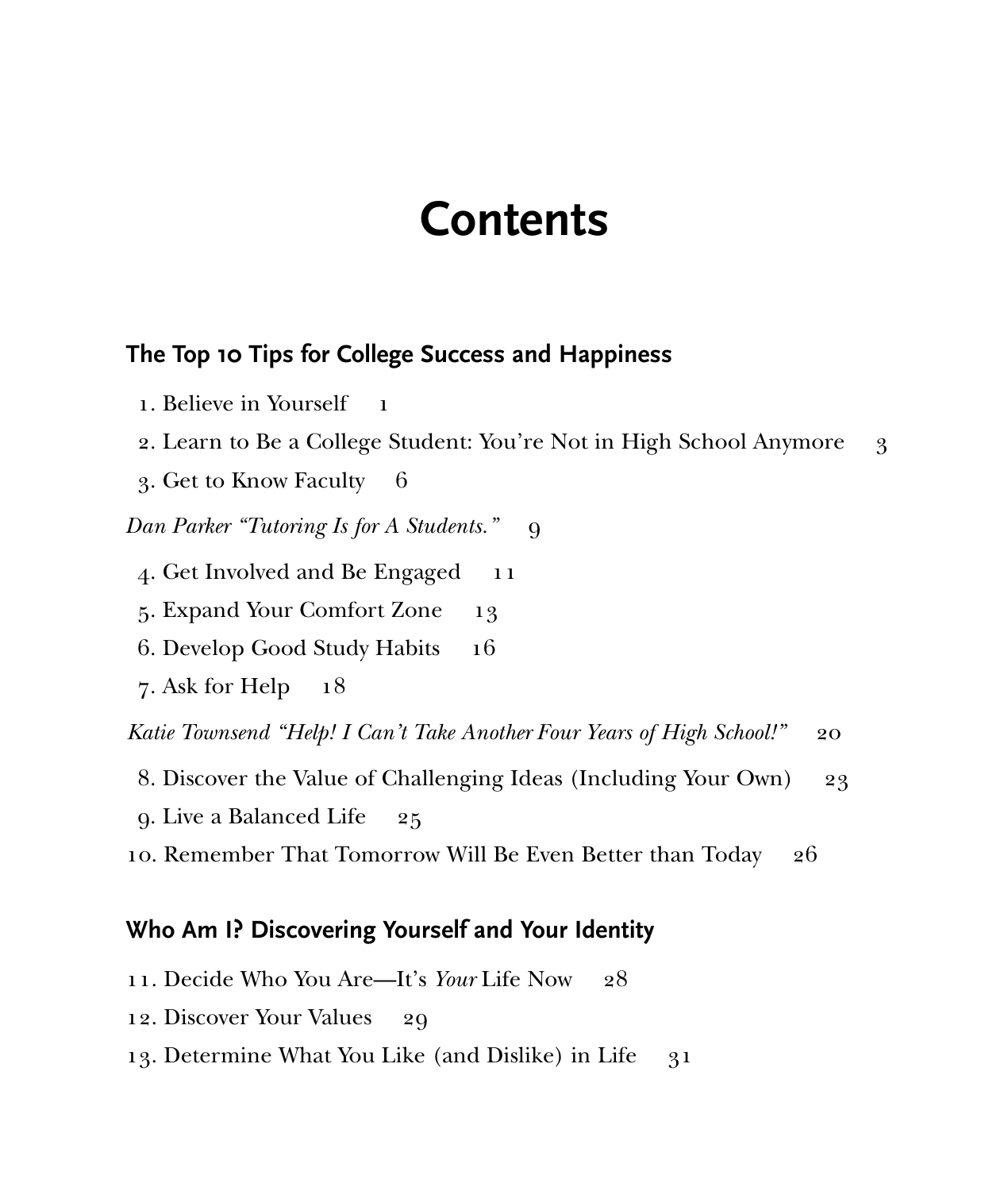*Bobby Jackson "I've Got an Opinion about That!"* 33

. Find Your Voice and Take a Stand 35 15. Learn to Enjoy Yourself, Learning, and the College Experience 37 . Take (Safe) Risks 38 . Make Quality Friendships 41 *Jennifer Landers "Taming the Party Animal."* 42 . Rediscover Your Place in Your Family 44 . Get Comfortable Being Alone 45

20. Fall in Love 47

# **Getting the Most out of College**

21. Make Yourself a Part of the Scholarly Community 49

22. Think Critically 51

23. Ask Questions 53

*John Wakefield "Is That Really True?"* 55

24. Find Yourself a Mentor 57

25. Be Both a Thinker and an Activist 59

26. Pay Attention at Orientation 61

27. Return to the Three Rs—Reading, 'Riting, and 'Rithmetic 62

LaShonda Williams "Make a Difference in the World!" 64

28. Manage Your Time Effectively 67

29. Participate in Learning Communities and Other Special Academic Programs 69

30. Visit Your Academic Advisor Often 71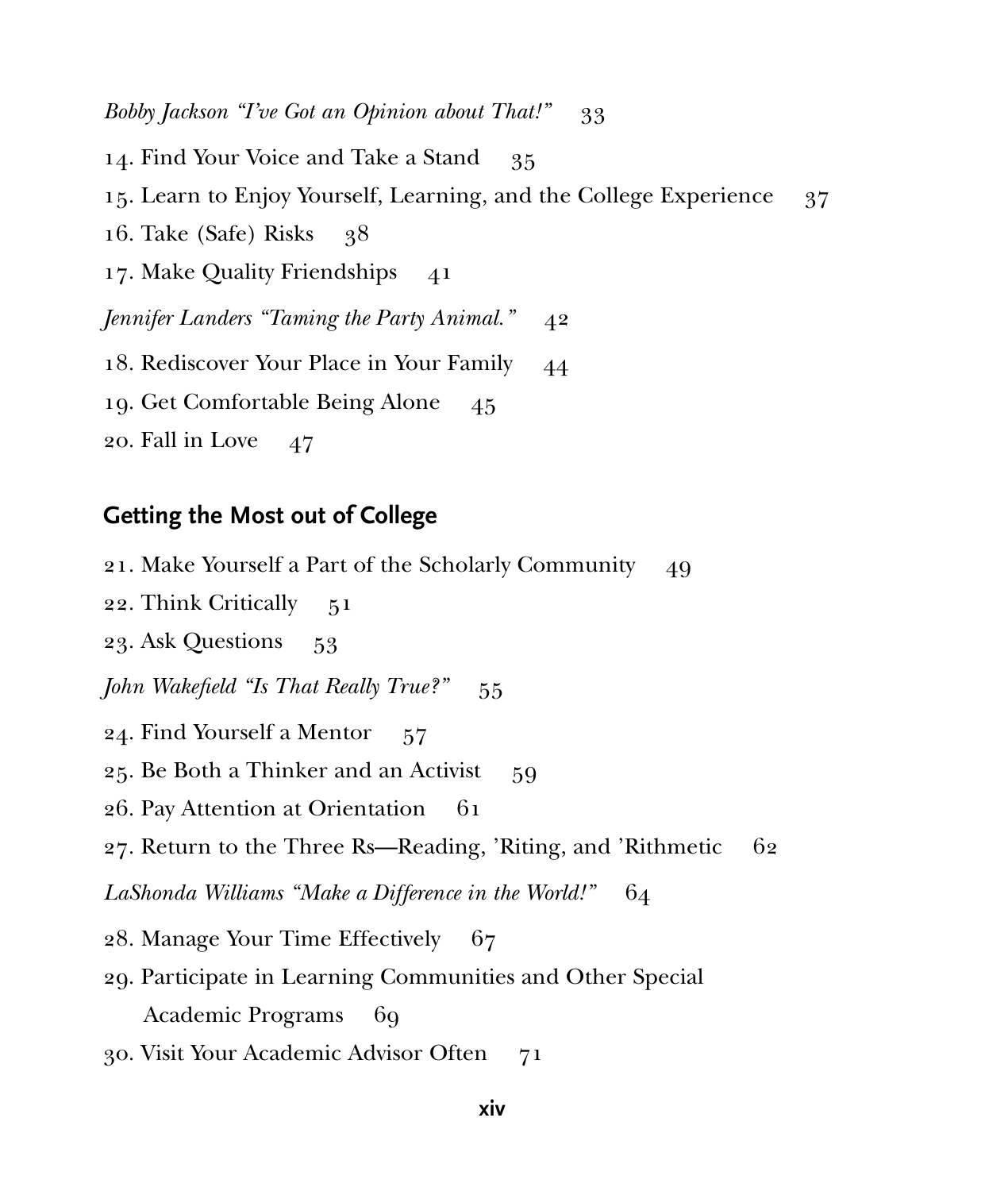# **Faculty and Classes**

31. Choose Good Teachers over Good Class Topics 73 32. Pursue Your Intellectual Passions 75 33. Make Intellectual Connections among Courses 76 *Angela Nelson "You Mean I Can Take a Class That I'm Interested In?"* 78 34. Go to Office Hours and Get to Know Your Instructors 80 35. Become Skilled at Different Ways of Knowing 82 36. Take Small Classes and Seminars 83 37. Participate in Undergraduate Research Programs 85 38. Take a Course Pass/Fail 87 39. Consider an Independent Study Course 88 40. Go to Class on Time (and Other Rules of the Classroom) 90 41. Read the Reading Assignments 92 42. Don't Fall Behind: Learn to Be Both the Tortoise and the Hare 94 *Neal Patel "I've Got So Much Free Time!"* 95 43. Think Sensibly and Strategically about Grades 98 44. Don't Freak Out over Finals 100 45. Be Intellectually Honest: Don't Cheat 102

#### **Expanding Your Social Boundaries**

- 46. Take Responsibility for the World around You 104
- 47. Withhold Assumptions about People 106
- 48. Participate in Intergroup Dialogue 108
- *Bill Walters "Stepping Outside My World"* 109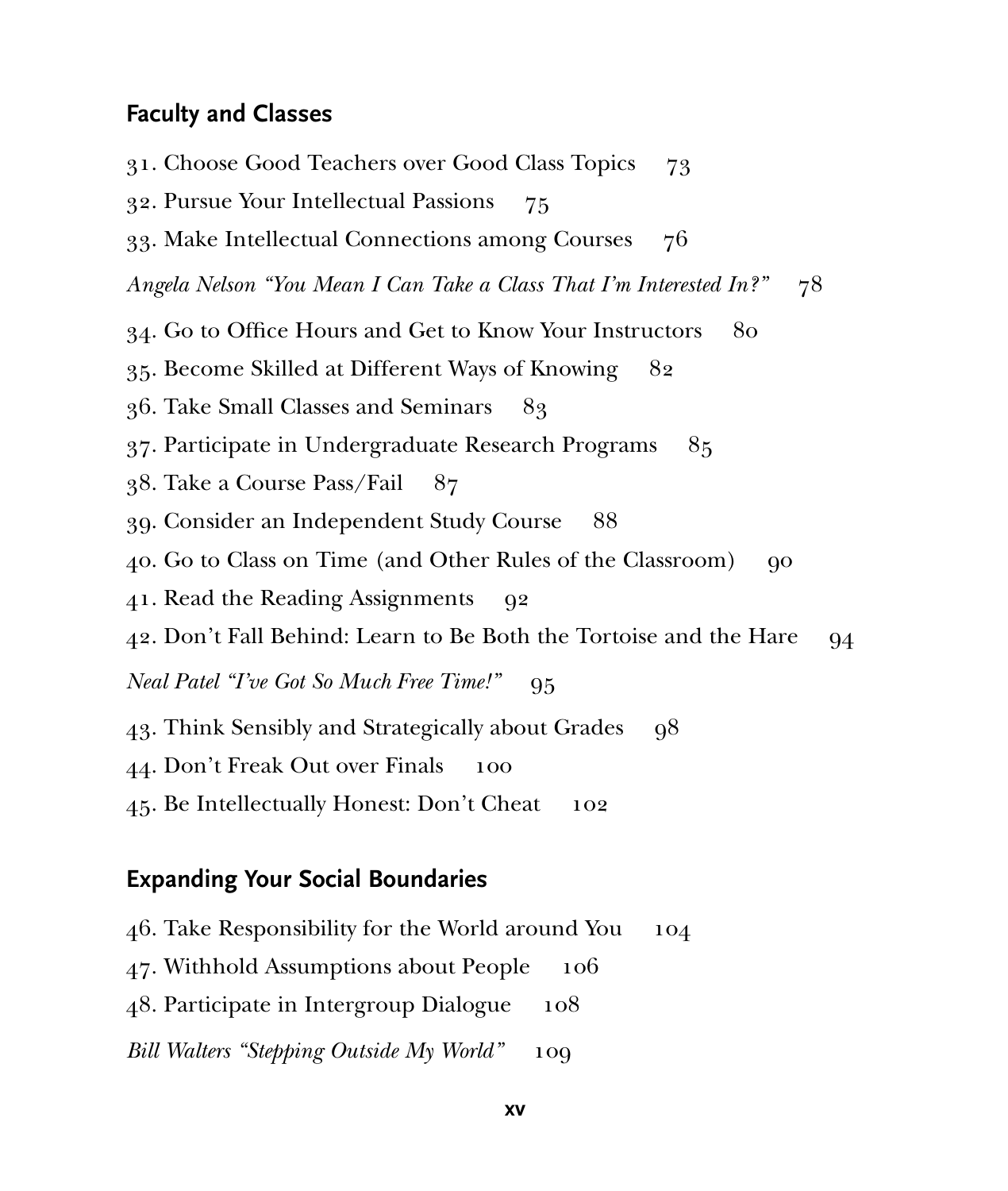. Examine Your Social Identity 112 . Do Community Service 113 . Participate in Alternative Spring Break 115 . Collaborate with Your Peers 117 . Learn a Second (or Third) Language 119 . Study Abroad 120 *Bess Sims "Crossing the Economic Divide"* 123 . Take Democracy Seriously: Participate Actively in Civic Life 125 . Think about Social Justice 127 . Be a Boundary-Crosser 128

### **Campus Life**

. Learn Outside the Classroom 131

. Get Along with Your Roommate 133

. Enjoy Life in the Residence Hall 135

*Edgar Hernandez "Vote for Me! Your Next President of the United States!"* 137

. Join Campus Organizations and Participate in Campus Activities 139

. Go to Lectures, Museums, Workshops, Talks, and Concerts 140

. Stay Involved in Campus Life as a Commuter Student 142

. Take Full Advantage of Learning Opportunities as a

Commuter Student 144

. Develop Leadership Skills 146

*Sam Robbins "I Wish I Didn't Have to Live at Home."* 148

. Explore Religion, Spirituality, and a Life of Commitment 150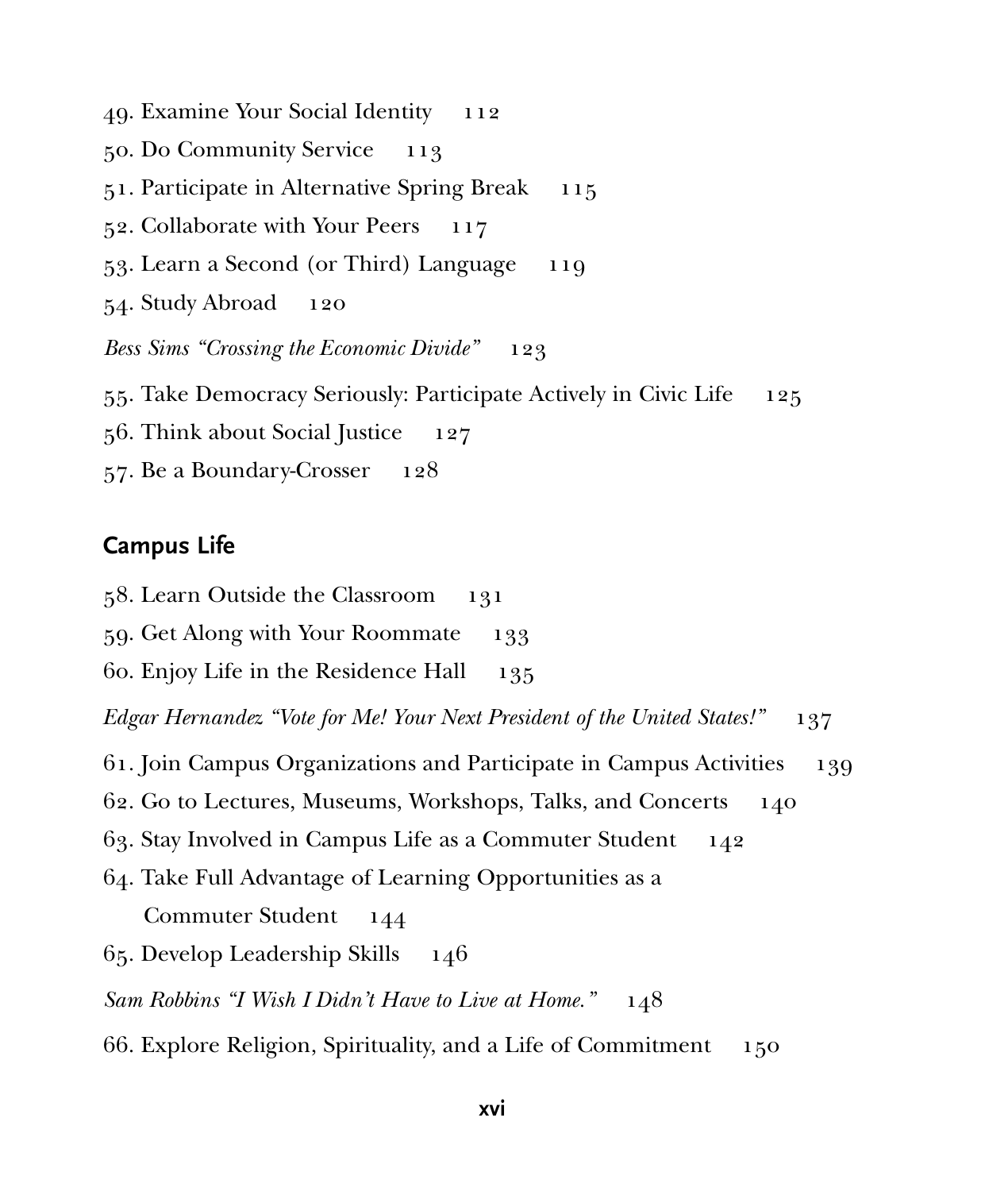. Consider Whether Fraternities and Sororities Are for You 152 . Get Around Town without a Car 154

# **Health and Safety**

. Live a Well-Rounded Life 157 . Take Care of Your Soul 158 . Get Away from Campus during the Semester 160 *Lauren Goldstein "Turn the Page on Today's Disaster."* 161 . Go to Sleep If You're Tired 163 . Exercise and Play Sports 166 . Limit Your All-Nighters 167 . Be Safe in Sex 168 . Control Your Alcohol Use and Don't Use Drugs 171 77. Lock Your Door and Don't Walk Home Alone at Night 173 *Sylvia Rodriguez "No, Thanks. I'll Pass on That."* 174 . Know How to Get Out of Dangerous Situations 177 . Get Help in Case of Emergencies 179 . Visit the Counseling and Health Centers 181

#### **Family, Finances, and the Details of Daily Life**

. Write Home: Ask for Care Packages 183 . Make Your First Visit Home a Good Experience 185 . Keep Your High School Friends but Invest in New College Friendships 187